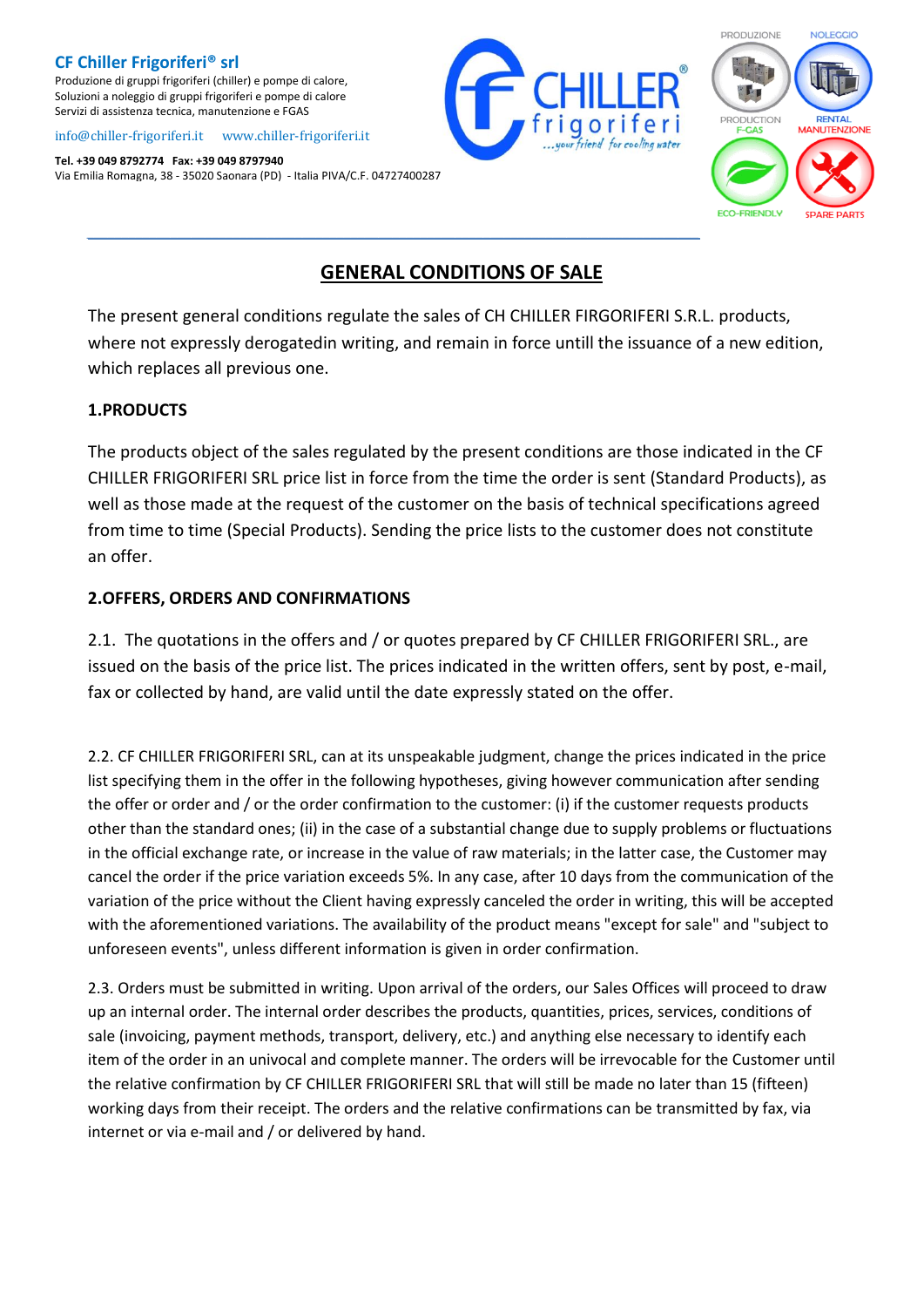Produzione di gruppi frigoriferi (chiller) e pompe di calore, Soluzioni a noleggio di gruppi frigoriferi e pompe di calore Servizi di assistenza tecnica, manutenzione e FGAS

#### [info@chiller-frigoriferi.it](mailto:info@chiller-frigoriferi.it)[www.chiller-frigoriferi.it](http://www.chiller-frigoriferi.it/)

**Tel. +39 049 8792774 Fax: +39 049 8797940** Via Emilia Romagna, 38 - 35020 Saonara (PD) - Italia PIVA/C.F. 04727400287





2.4. Technical assistance for the Products, if expressly requested by the Customer, is charged separately according to the CF CHILLER FRIGORIFERI SRL tariffs in force at the time of receipt of the order.

*\_\_\_\_\_\_\_\_\_\_\_\_\_\_\_\_\_\_\_\_\_\_\_\_\_\_\_\_\_\_\_\_\_\_\_\_\_\_\_\_\_\_\_\_\_\_\_\_\_\_\_\_\_\_\_\_\_\_\_\_\_\_\_\_\_\_\_\_\_\_\_\_\_\_\_\_\_\_\_\_\_\_\_\_\_\_\_\_*

2.5. Orders must be considered rejected if not confirmed in writing by CF CHILLER FRIGORIFERI SRL within 15 (fifteen) days of receipt. If the order confirmation contains changes to the order, the changes are considered tacitly accepted after 5 (five) working days from receipt of the order confirmation without the Customer having expressed their dissent in writing.

2.6. CF CHILLER FRIGORIFERI SRL reserves the right, even after confirming the order, to make changes to the Products that may be necessary or appropriate, without the Customer being able to make any claim or claim. Only if these modifications lead to significant changes in the technical or performance characteristics of the Products, the Customer may withdraw from the contract no later than 10 (ten) days from receipt of the related written communication of CF CHILLER FRIGORIFERI SRL.

### **3.PRICES**

Unless otherwise agreed in writing, prices are in Euros for Ex-Works Products (Incoterms 2010) - CF CHILLER FRIGORIFERI SRL of Saonara (PD), net of VAT, taxes, duties, shipping costs and other charges that may be due due to the importation of the Products in the destination country. The Products are supplied in standard packaging (carton and / or cellophane). If requested by the Customer, the special packaging will be the subject of a special quotation in the order confirmation by CF CHILLER; in any case, no complaint or complaint may raise the customer in relation to the adequacy or otherwise of the package supplied and the price of the same.

# **4. PAYMENT TERMS**

4.1 The payment terms are to be understood as essential and are those indicated in the order confirmation; failing this, payment must be considered before delivery.

4.2 In case of payment by letter of credit (L / C), to be issued in accordance with the Standards and Uniform Uses of the ICC relating to Documentary Credits in force at the time of the order, this must be irrevocable, confirmed by primary bank with registered office in Italy of approval of CF CHILLER FRIGORIFERI SRL, transferable in whole or in part, payable on the date on which payment is due and negotiable against presentation of the documents indicated in the order confirmation. The notification of the confirmation or of the notice of opening of the L / C by the confirming or advising bank, whatever the case, must intervene, under penalty of forfeiture from the order and save different written communication of CF CHILLER FRIGORIFERI SRL, within 20 (twenty) bank days from receipt of the order confirmation by the Customer.

4.3 Payment deferments may be subject, at the sole discretion of CF CHILLER FRIGORIFERI SRL, to the delivery by the Customer of accepted bills of exchange and provided with any agreed guarantees. Failure to pay even one installment or the reduction by the customer of the guarantees provided automatically determines the forfeiture of the customer from the benefit of the term with reference to the subsequent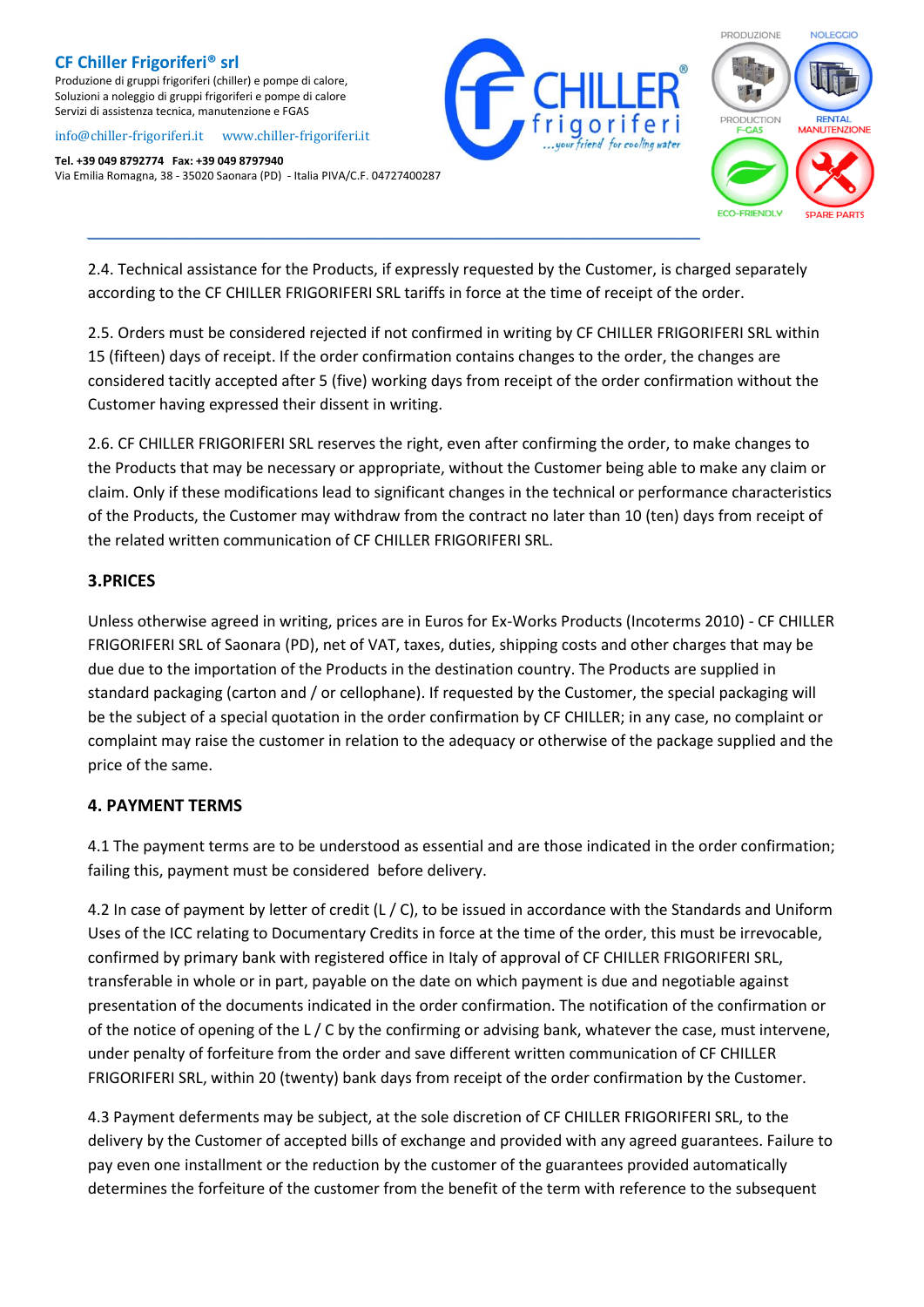Produzione di gruppi frigoriferi (chiller) e pompe di calore, Soluzioni a noleggio di gruppi frigoriferi e pompe di calore Servizi di assistenza tecnica, manutenzione e FGAS

#### [info@chiller-frigoriferi.it](mailto:info@chiller-frigoriferi.it)[www.chiller-frigoriferi.it](http://www.chiller-frigoriferi.it/)

**Tel. +39 049 8792774 Fax: +39 049 8797940** Via Emilia Romagna, 38 - 35020 Saonara (PD) - Italia PIVA/C.F. 04727400287





installments, legitimizing the request for immediate payment of the entire price by CF CHILLER FRIGORIFERI SRL.

*\_\_\_\_\_\_\_\_\_\_\_\_\_\_\_\_\_\_\_\_\_\_\_\_\_\_\_\_\_\_\_\_\_\_\_\_\_\_\_\_\_\_\_\_\_\_\_\_\_\_\_\_\_\_\_\_\_\_\_\_\_\_\_\_\_\_\_\_\_\_\_\_\_\_\_\_\_\_\_\_\_\_\_\_\_\_\_\_*

4.4 If it is agreed that the payment is made by bank transfer or transfer via swift - fixed currency to the beneficiary equal to the day on which payment is due - the same must be supported at the bank indicated by CF CHILLER FRIGORIFERI SRL in the order confirmation .

4.5 In case of delayed payment, without prejudice to the right of CF CHILLER FRIGORIFERI SRL to terminate the order with immediate effect and suspend the evasion of any other deliveries in progress, the Customer is required to pay default interest at the rate provided by art. 5 of Legislative Decree no. 231/02 and subsequent amendments.

4.6 Under no circumstances may payments by the Customer be suspended due to alleged defects in the Products or delay in deliveries.

#### **5. DELIVERY**

5.1 Delivery times are not essential. Delivery, unless otherwise agreed in writing, means ExW (Incoterms 2010) CF CHILLER FRIGORIFERI SRL of Saonara (PD). Therefore, regardless of what has been agreed with regards to transport costs, delivery and the simultaneous transfer of risks are intended to be carried out at the CF CHILLER FRIGORIFERI SRL plant in Saonara (PD) with the loading of the Products on the means of transport in charge.

5.2 In any case, the delivery terms are not binding for CF CHILLER FRIGORIFERI SRL which may modify them according to their actual needs and in particular considering the normal possibilities of supplying the material, production and transport as well as in the presence of impediments not attributable to CF CHILLER FRIGORIFERI SRL such as breakdowns in production plants, work conflicts, delayed or defective sub-supplies, hypotheses as exemplary and not exhaustive; if the Customer requests a specific delivery time, he must indicate it in the order and CF CHILLER FRIGORIFERI SRL will evaluate whether to confirm these terms in the order confirmation; Unless otherwise agreed in the order confirmation, CF CHILLER FRIGORIFERI SRL will deliver the product within 15 working weeks from the order confirmation.

5.3 The withdrawal of the product must be made no later than 20 (twenty) days from the possible deadline indicated in the order confirmation, or from the communication of the availability of the product made by CF CHILLER FRIGORIFERI SRL. Longer collection times, will result in the charge to the Customer of costs related to the occupation of the warehouses of CF CHILLER FRIGORIFERI SRL equal to € 100.00 per week; in any case, the risks of product loss and any other risk will be borne by the Customer from the date of delivery indicated in the order confirmation or the communication of the availability of the product.

5.4 If the Customer does not collect the product within 3 months from the delivery date indicated in the order confirmation or the communicated availability of CF CHILLER FRIGORIFERI SRL, the latter will retain what already paid as payment from the Customer in addition to the costs of at the sub point. 5.3, except for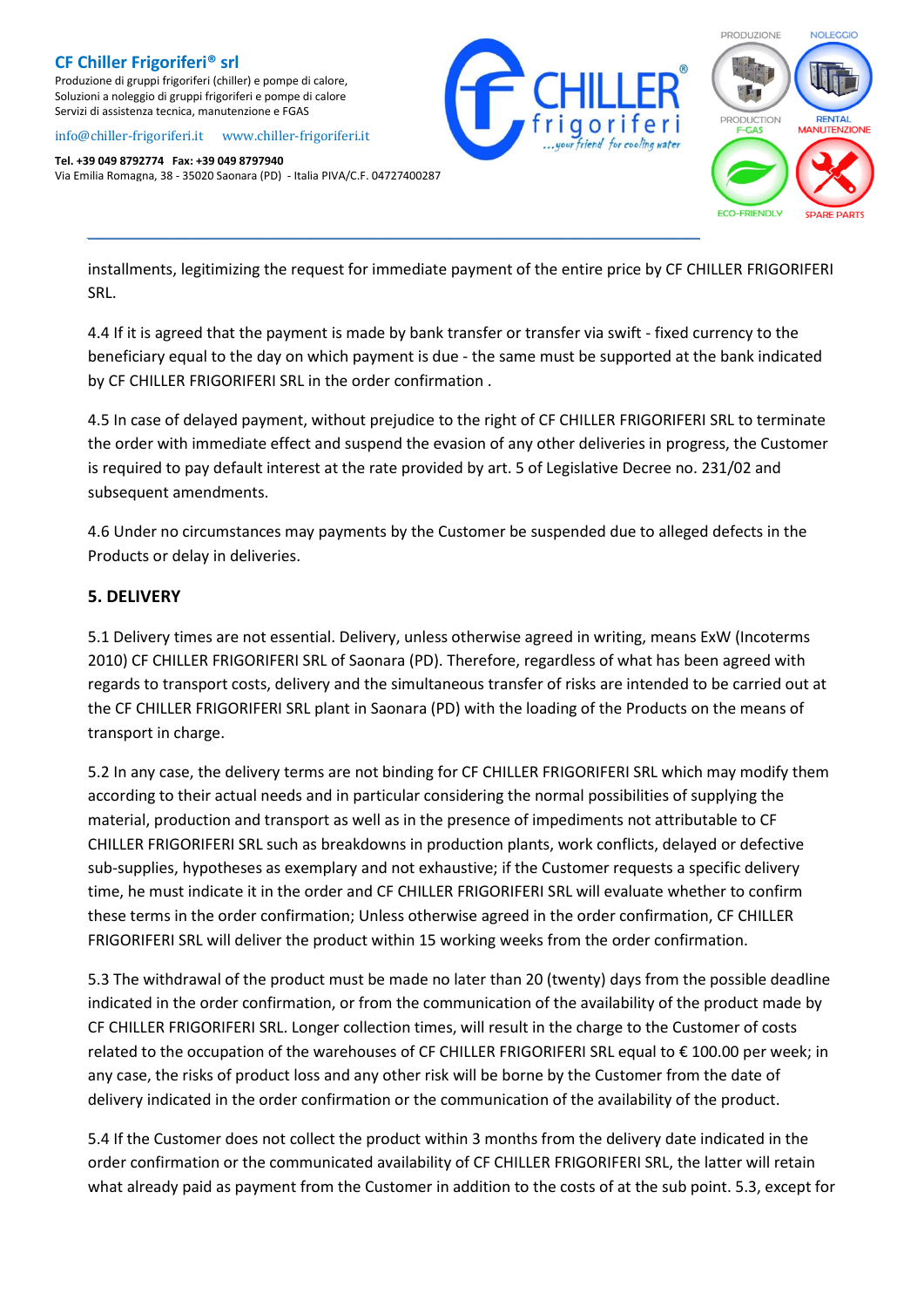Produzione di gruppi frigoriferi (chiller) e pompe di calore, Soluzioni a noleggio di gruppi frigoriferi e pompe di calore Servizi di assistenza tecnica, manutenzione e FGAS

#### [info@chiller-frigoriferi.it](mailto:info@chiller-frigoriferi.it)[www.chiller-frigoriferi.it](http://www.chiller-frigoriferi.it/)

**Tel. +39 049 8792774 Fax: +39 049 8797940** Via Emilia Romagna, 38 - 35020 Saonara (PD) - Italia PIVA/C.F. 04727400287



any right of CF CHILLER FRIGORIFERI SRL to charge additional charges. Once the 3 month term has elapsed without the Customer having withdrawn, CF CHILLER FRIGORIFERI SRL will retain the product, which has already been paid in full, without the Customer being able to claim ownership.

#### **6. INSTALLATION/MOUNTING**

6.1 Unless otherwise agreed in writing, at the installation / assembly of the Products, if not provided for, it shall provide the Customer directly.

6.2 In case of installation / assembly of the Products by the Customer, or by third parties appointed by the latter, the operations must be carried out according to the instructions and instructions contained in the appropriate user and maintenance manual. CF CHILLER FRIGORIFERI SRL will in no case be liable for damage to persons or property and in any case for any damage that may occur during installation / assembly.

### **7. DOCUMENTS-MANUAL OF USE AND MAINTENANCE**

7.1. The use and maintenance manual of the product is included in the package and is therefore considered known from the time of delivery; the declaration of conformity will also be included in the packaging, as foreseen by the Machinery Directive 89/392 / EEC. CF CHILLER FRIGORIFERI SRL may also send a copy by email to the Customer both before and after delivery.

7.2 With the delivery / knowledge of the use and maintenance manual of the product CF CHILLER FRIGORIFERI SRL will be exempt from any responsibility for the installation / assembly of the product or its use-maintenance not in accordance with the manual.

### **8. RESERVATION OF PROPERTY**

8.1 The ownership of the Products will pass to the Customer only upon full payment of the price.

8.2 Until complete payment of the price has occurred, the Customer must:

(i) to take out an "all risks" insurance policy with reference to the Products indicating CF CHILLER FRIGORIFERI SRL as beneficiary. A copy of this policy must be promptly forwarded to CF CHILLER FRIGORIFERI SRL;

(ii) refrain from selling, pledging, or otherwise disposing of the Products;

(iii) keep the Products in good working order;

(iv) refrain from transferring the Products from their original location, unless prior written notice to CF CHILLER FRIGORIFRI SRL, which may object. In any case, CF CHILLER will not authorize the transfer of the product outside the EEC area. In the event that the Customer should make the transfer outside of this area without the written permission of CF CHILLER FRIGORIFRI SRL, he will have to pay a penalty that can vary from 2 to 5% of the value of the Product.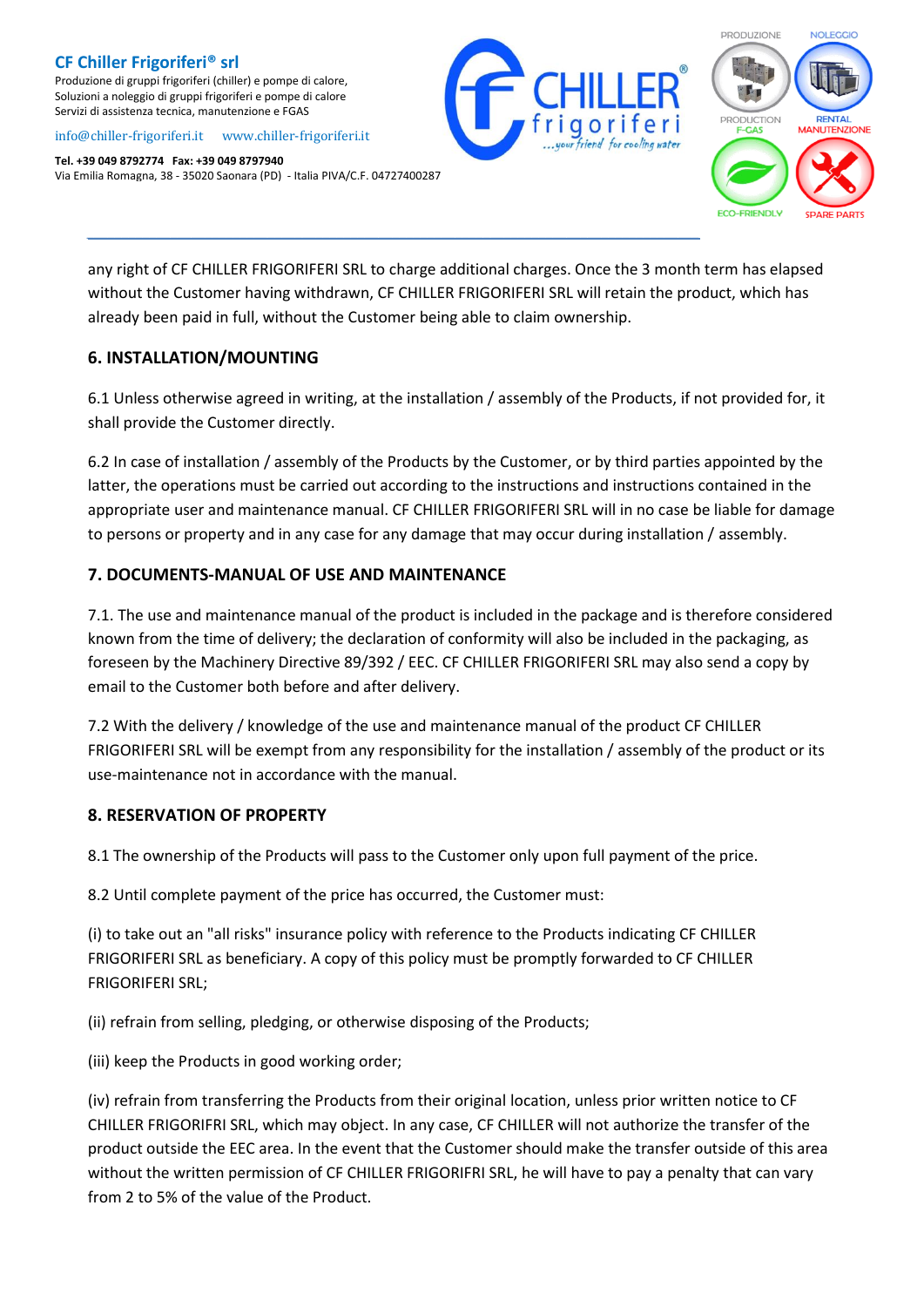Produzione di gruppi frigoriferi (chiller) e pompe di calore, Soluzioni a noleggio di gruppi frigoriferi e pompe di calore Servizi di assistenza tecnica, manutenzione e FGAS

#### [info@chiller-frigoriferi.it](mailto:info@chiller-frigoriferi.it)[www.chiller-frigoriferi.it](http://www.chiller-frigoriferi.it/)

**Tel. +39 049 8792774 Fax: +39 049 8797940** Via Emilia Romagna, 38 - 35020 Saonara (PD) - Italia PIVA/C.F. 04727400287





#### **9. WARRANTY**

9.1 CF CHILLER FRIGORIFERI SRL guarantees that the Products are free from defects in the project, in the material and in the workmanship and that they comply with the technical specifications under normal conditions of use according to the instructions provided by CF CHILLER. The latter guarantees the conformity of the Products exclusively to EU standards, regulations and regulations. Any guarantee of conformity of the Products with standards and regulations of the country of origin of the Customer and / or in which the Products must be delivered, if outside the European Union, must therefore be expressly excluded.

*\_\_\_\_\_\_\_\_\_\_\_\_\_\_\_\_\_\_\_\_\_\_\_\_\_\_\_\_\_\_\_\_\_\_\_\_\_\_\_\_\_\_\_\_\_\_\_\_\_\_\_\_\_\_\_\_\_\_\_\_\_\_\_\_\_\_\_\_\_\_\_\_\_\_\_\_\_\_\_\_\_\_\_\_\_\_\_\_*

9.2 The warranty does not apply in the event of: (i) damage occurring during transport, (ii) tampering or changes of any nature made by the Customer or third parties without the prior authorization of CF CHILLER FRIGORIFERI SRL, (iii) non-compliance or incorrect application of the instructions in the assembly, use, maintenance, and repair or replacement of the Products, (iv) damage caused by improper use or storage of the Products, (v) damages resulting from normal wear and tear, (vi) damage resulting from negligence, negligence of the Customer or accidental events not attributable to CF CHILLER FRIGOREFI SRL, (vii) damage occurred during the period of possible default of the Customer, (viii) damages resulting from the use of non-original or unauthorized spare parts from CF CHILLER FRIGORIFERI SRL.

9.3 This warranty is valid for a period of 12 (twelve) months from delivery. The Customer must examine the Products promptly after their arrival and communicate to CF CHILLER FRIGORIFERI SRL, in the following 8 (eight) working days, under penalty of forfeiture of the warranty, any incomplete or erroneous deliveries, as well as the existence of obvious defects, also specifying the relative lot and date of delivery. In any case, any hidden defects must be notified by the Customer, under penalty of forfeiture, within 8 (eight) working days from discovery. Should the Customer receive complaints from its customers due to hidden defects in the Products, the Customer must refrain from making admissions, offers or payments and must immediately send to CF CHILLER FRIGOREIFERI SRL a strictly confidential report containing all the data necessary to identify the relative match, date and place of delivery.

9.4 If CF CHILLER FRIGORIFERI SRL recognizes the existence of defects and / or discrepancies reported, it will, at its discretion, issue a credit note in favor of the customer for the amount corresponding to the defective Product or to the replacement or repair free of charge of defective Products DDP (Incoterms 2010), EXEMPTLY EXPRESSLY DISCLAIMING ALL RESPONSIBILITIES OF CF CHILLER, EVEN WITHIN THE MEANING OF ART. 1519-QUINQUIES OF THE ITALIAN CIVIL CODE, FOR DIRECT, INDIRECT, INCIDENTAL, CONSEQUENTIAL DAMAGES WHICH HAVE TO BE DERIVED FROM THE FAILURE AND / OR NON-CONFORMITY OF THE PRODUCTS, WHICH SHOULD THEREFORE, EXTENDED BY THE LAW, EXPRESSLY EXPRESSLY REQUESTED BY THE CUSTOMER. In any case, the responsibility of CF CHILLER, if established, can never exceed the refund of the purchase price of the product.

9.5 After the warranty period, the assistance interventions will result in the charge for the customer of the parts to be replaced, the costs of the workforce.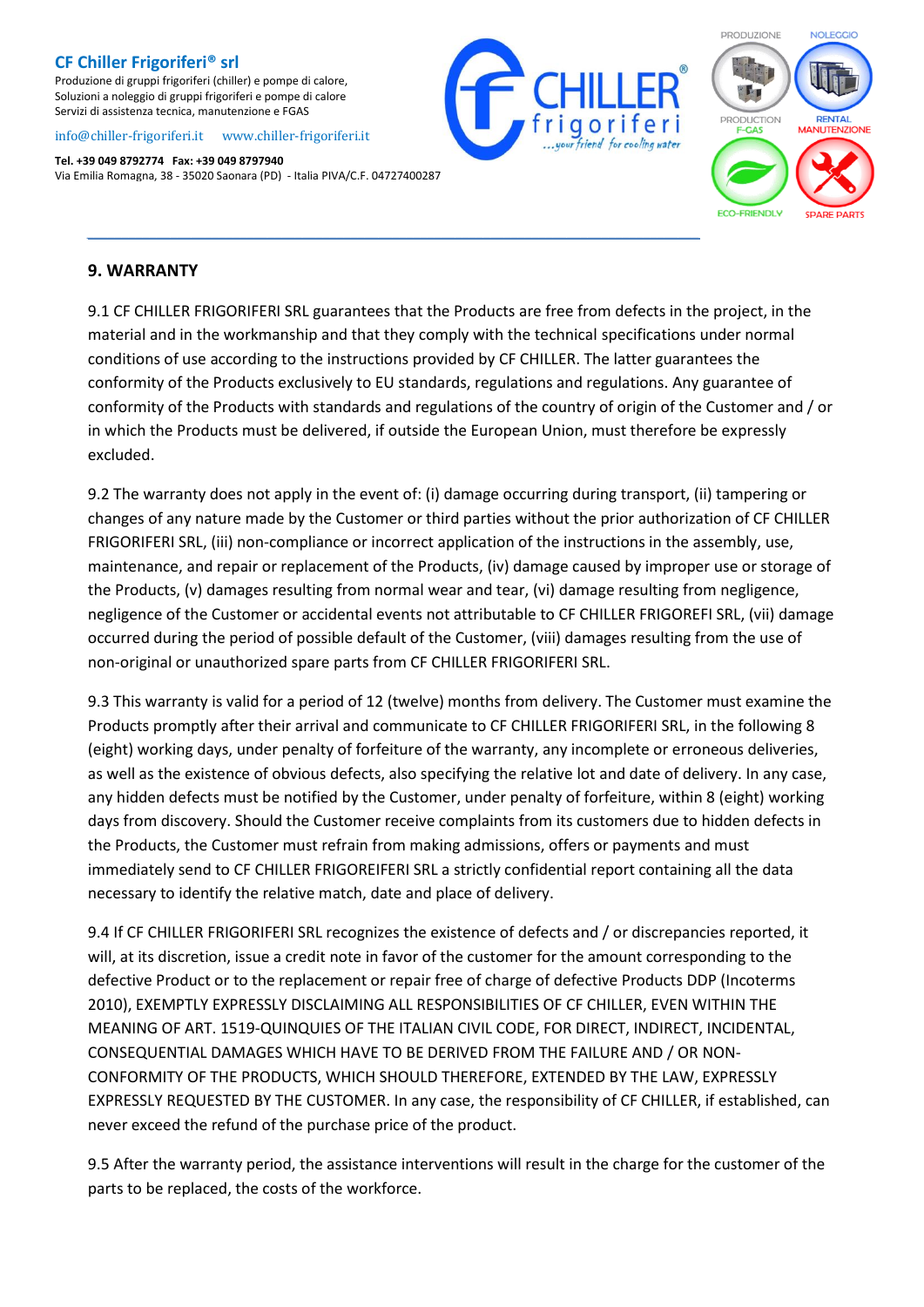Produzione di gruppi frigoriferi (chiller) e pompe di calore, Soluzioni a noleggio di gruppi frigoriferi e pompe di calore Servizi di assistenza tecnica, manutenzione e FGAS

#### [info@chiller-frigoriferi.it](mailto:info@chiller-frigoriferi.it)[www.chiller-frigoriferi.it](http://www.chiller-frigoriferi.it/)

**Tel. +39 049 8792774 Fax: +39 049 8797940** Via Emilia Romagna, 38 - 35020 Saonara (PD) - Italia PIVA/C.F. 04727400287





#### **10. INDUSTRIAL PROPERTY**

All the industrial property rights on the Products, the technical specifications and the use and maintenance manuals / instructions, documents, drawings, information data (both in paper form and in electronic form) are the exclusive property of CF CHILLER FRIGORIFERI SRL.

*\_\_\_\_\_\_\_\_\_\_\_\_\_\_\_\_\_\_\_\_\_\_\_\_\_\_\_\_\_\_\_\_\_\_\_\_\_\_\_\_\_\_\_\_\_\_\_\_\_\_\_\_\_\_\_\_\_\_\_\_\_\_\_\_\_\_\_\_\_\_\_\_\_\_\_\_\_\_\_\_\_\_\_\_\_\_\_\_*

### **11. CESSION**

Il Cliente non potrà cedere, trasferire o in qualsiasi altro modo disporre dei diritti e degli obblighi nascenti dai contratti di vendita regolati dalle presenti Condizioni, senza il previo consenso scritto di CF CHILLER FRIGORIFERI SRL.

#### 12. RESOLUTION

Without prejudice to the assumptions of termination expressly provided for by these Conditions or by applicable law, CF CHILLER FRIGORIFERI SRL shall have the right to terminate the contract of sale with the Customer at any time by simple written notice:

- (i) in the event of a serious breach or breach by the Customer of a term or condition of the Contract, unless such violation or defect is remedied, with satisfaction of CF CHILLER FRIGORIFERI SRL, within 30 (thirty) days of receipt of written notice of formal notice by the latter;
- (ii) where the Customer becomes insolvent, is declared bankrupt, is subject to controlled administration, agreed with the assignment of assets, and in any case of establishment by or against the Customer of any bankruptcy proceedings, judicial or extrajudicial, pursuant to bankruptcy regulations or similar laws;
- (iii) in the event of liquidation, dissolution or termination of the Client's business activity.
- (iv) in the case of payment by installments, if there is a failure to pay even one installment which exceeds the eighth part of the total value of the product
- (v) when changes of any kind occur in the company name, in the constitution or in the commercial capacity of the Customer, as in the case of confirmed difficulties in payments by the customer also in relation to third parties.

### **13. MAJOR FORCE**

Neither party will be liable to the other for losses, damages or delays caused by strikes, labor unrest, lockouts, accident, fire, scarcity or absence of raw materials, delays by carriers and / or delivery of raw materials on the part of the suppliers, adaptation to legal provisions, orders or governmental provisions, legitimate or not, insurrections, state of war or similar acts, natural elements, embargos, force majeure or any other cause beyond its reasonable control.